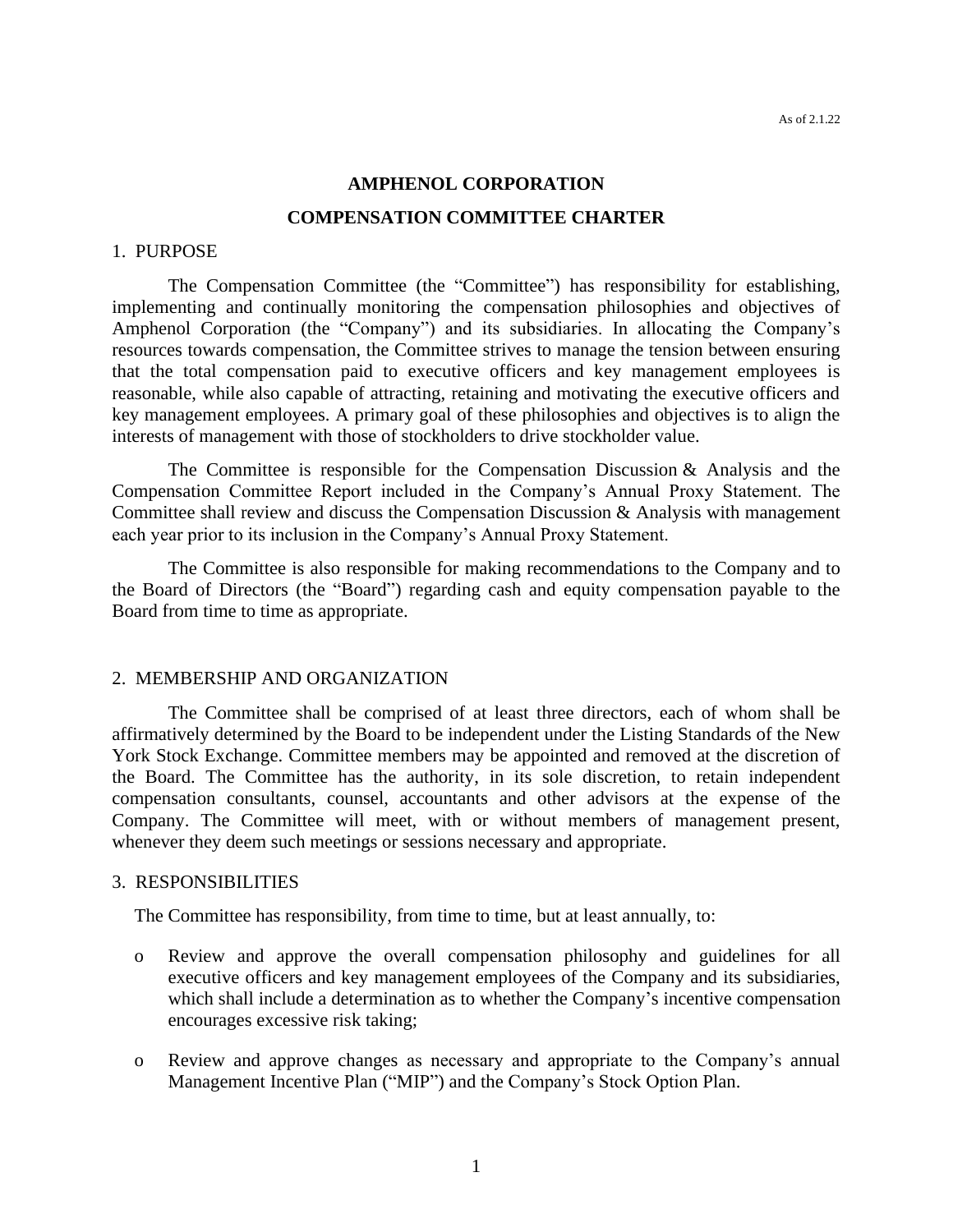- o Review and approve the annual targets relevant to the Company's MIP;
- o Consult with the full Board on evaluating the performance of the Company's Chief Executive Officer and, based on that evaluation, determine and approve, as deemed necessary and appropriate, any changes in compensation for the Company's Chief Executive Officer, including the level of his base salary, annual MIP target and/or option awards;
- o Approve any MIP payments and/or option awards to the Company's Chief Executive Officer;
- o Review and approve recommendations from the Company's Chief Executive Officer related to the overall MIP pool, any stock option pool, any stock option awards and other related compensation matters for all other executive officers and key management employees and any prospective senior management employees of the Company and its subsidiaries;
- o Review and approve recommendations from the Company's Chief Executive Officer related to specific adjustments to individual base salary and MIP targets for all executives reporting directly to the Chief Executive Officer and the other top 20 paid executives of the Company based on annual base salary for employees of the Company and its subsidiaries; and
- o Review and approve the Compensation Committee Report for inclusion in the Company's annual Proxy Statement.

The Committee is also responsible for reviewing and making recommendations to the Company and to the Board regarding cash and equity compensation payable to the Board from time to time as appropriate.

## 4. OTHER

The Committee shall be directly responsible for the appointment, compensation and oversight of the work of any compensation consultant, independent legal counsel or other advisor retained by the Committee. Prior to selecting a compensation consultant, legal counsel or other advisor, the Committee shall take into consideration all factors relevant to that person's independence from management as required under the Listing Standards of the New York Stock Exchange (this requirement does not extend to (i) in-house legal counsel and (ii) any compensation consultant, legal counsel or other advisor whose role is limited to the following activities for which no disclosure would be required under Item 407 (e)(3)(iv) of Regulation S-K: consulting on any broad-based plan that does not discriminate in scope, terms or operation, in favor of executive officers or directors of the Company, and that is available generally to all salaried employees; or providing information that either is not customized for a particular company or that is customized based on parameters that are not developed by the compensation consultant, and about which the compensation consultant does not provide).